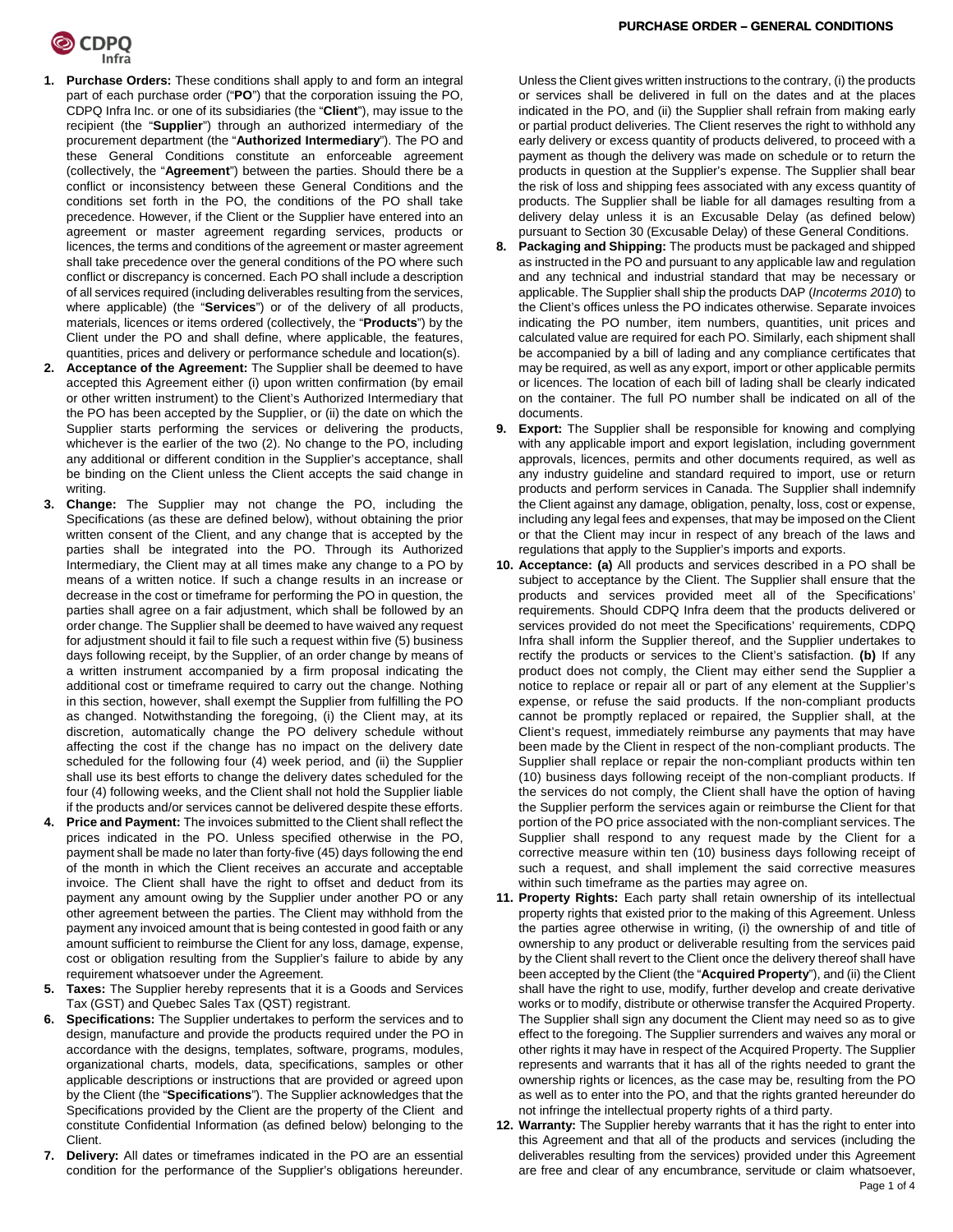

and that it has all of the rights and powers needed to sell the said products or services. The Supplier further warrants that all of the products delivered under the PO shall be free of any defects in the materials and errors in the design or performance, that they shall comply with all of the applicable Specifications, and that they shall be suitable for their intended purposes. Unless otherwise specified in the PO, the warranty shall remain in force for a period of twelve (12) months as of the date of delivery to the Client. The Supplier moreover warrants that for a period of twelve (12) months (or such other period as may be specified in the PO) following the performance of any service provided by the Supplier under the PO, the said service shall (i) meet the Specifications, and (ii) be provided in a professional manner in keeping with the industry standards that apply to the performance of such services. This warranty shall in no way supersede a warranty more advantageous to the Client that is automatically offered by the Supplier or the manufacturer upon the acquisition of a product or the performance of the services.

- **13. Supplier's Representatives:** The Supplier represents and warrants that the Supplier and its directors, officers, employees, subcontractors, representatives, agents or professional advisors (collectively, the "**Supplier's Representatives**") that manufacture or deliver the products or perform the services have the skills and expertise needed to carry out this Agreement and that the products and services shall be manufactured, delivered and carried out in a professional and competent manner, in keeping with best practices. The Supplier undertakes to ensure that the Supplier's Representatives comply with all of the provisions of this Agreement and explicitly agrees that it shall be liable for any breach of this Agreement on the part of the Supplier's Representatives. Should a Supplier's Representative be present in the Client's offices, the Supplier and the said Supplier's Representative shall be subject to the rules, policies and guidelines (including, more specifically, access to and use of the Client's computer systems and facilities) that may be in force from time to time within the Client's premises so as to ensure the safe, orderly and efficient conduct of the Client's operations. The Supplier undertakes to ensure that each Supplier's Representative present in the Client's offices complies with the said rules, policies and guidelines. Each Supplier's Representative present in the Client's offices shall be subject to any safety rules that the Client may impose from time to time.
- **14. Confidential Information:** Any information and documents that will be transmitted verbally or in writing to the Supplier by the Client, its subsidiaries and their directors, officers, employees, representatives, advisors, clients, consignors, suppliers or agents (collectively, the "**Client's Representatives**") of which the Supplier or the Supplier's Representatives may have become aware in the course of this Agreement or that shall be prepared by the Supplier or the Supplier's Representatives shall remain strictly confidential (the "**Confidential Information**"). The Supplier and the Supplier's Representatives shall at all times refrain from in any manner whatsoever disclosing or directly or indirectly using, without the prior written consent of the Client, all or part of the Confidential Information other than for the purposes of this Agreement. Upon the voluntary or involuntary termination of this Agreement, the Provider undertakes to immediately return to the Client, and to ensure that the Supplier's Representatives immediately return to the Client, all Confidential Information along with any excerpt therefrom or any copy or summary thereof. For the purposes hereof, Confidential Information shall not include information that (i) is or becomes public knowledge other than through a disclosure made by the Supplier or the Supplier's Representatives in breach of this Agreement, (ii) is disclosed to the Supplier or the Supplier's Representatives on a non-confidential basis by a source other than the Client or a Client's Representative, or (iii) was developed by the Supplier or the Supplier's Representatives without breaching their obligations hereunder.
- **15. Personal Information**: Other than the exclusions set forth in the definition of Confidential Information, Section 14 (Confidential Information) shall apply to personal information that may be disclosed to the Supplier in the context hereof. The Supplier undertakes to comply (and to ensure that the Supplier's Representatives comply) with the applicable privacy legislation including, without limitation, sections 53 and 59 of the *Act respecting Access to documents held by public bodies and the Protection of personal information* (CQLR, c A-2.1). The Supplier agrees to take any measure that may be necessary (including any physical, technological and administrative measure) to protect personal information and prevent its use for any purpose other than the

supply of products or the performance of services hereunder.

- **16. Advertising:** The Supplier shall be prohibited from using the Client's name or logo, more specifically in its advertising or in its list of clients or with its partners, as well as in the context of any verbal or written public announcement made on any medium. Should the Supplier wish to make such use of the Names, it shall obtain the prior written approval of the Client for the said use and, where applicable, for the text in which the Names will be used. The Client may, at its entire discretion, grant or withhold its approval.
- **17. Liability:** The Supplier undertakes to indemnify, defend and hold the Client, as well as (i) the Client's Representatives and (ii) the Client's successors, assigns and subcontractors (collectively, the "**Indemnified Parties**") harmless from and against any loss, bodily injury (including death), damage, debt, fee and expense whatsoever (including reasonable legal fees and other expenses incurred to defend an action) that the said parties may incur or disburse to enforce this Agreement or defend against any claim resulting herefrom, or for negligence, breach of warranty, third party liability, property right, intellectual property right or moral right, unless these are solely attributable to gross negligence or willful misconduct on the part of the Indemnified Parties.
- **18. Infringement of Third-Party Rights:** The Supplier shall, at its own expense, indemnify, defend and hold the Client and Indemnified Parties harmless from and against any action, claim or other proceeding brought against the Client or an Indemnified Party, provided such action, claim or other proceeding is based on an allegation that the use made of the Acquired Property or licenced product breaches all or part of a copyright, trademark, patent or other intellectual property or moral right, or that the Acquired Property or licenced product contains all or part of an unlawfully appropriated trade secret. The Supplier shall pay all of the fees, damages and expenses (including reasonable legal fees and other expenses to defend against an action) awarded against or paid by the Client or Indemnified Party to settle such action, claim or proceeding that is attributable to such allegation or otherwise incurred by the Client or Indemnified Party. Moreover, if the Client is prohibited from using all or part of the Acquired Property or licenced product, or is ordered to cease such use following a claim for the infringement of third party rights, the Client shall have the right to demand that the Supplier (i) obtain the right to use the Acquired Property or licenced product or the portion thereof infringing rights in accordance with this Agreement, (ii) modify the Acquired Property or licenced product in question or the infringing portion thereof without adversely affecting the general performance of the Acquired Property or licenced product for the purposes of putting an end to the infringement, or (iii) replace the Acquired Property or licenced product in question or the infringing portion thereof by a substitute product that essentially performs the same functions as the Acquired Property or licenced product in question or the infringing portion thereof.
- **19. Insurance:** The Supplier undertakes to maintain, at its own expense and at all times throughout the term of this Agreement, any insurance (with a recognized insurer) that a reasonable and prudent supplier would take out for the supply of products or performance of services hereunder. Such insurance shall, at the very least, contain a third-party liability insurance policy providing coverage for material harm, products and completed operations, as well as for contractual liability. This insurance shall provide reasonable liability limits based on the products or services ordered, and the Client may request specific coverage amounts depending on the circumstances. The Supplier undertakes to provide the Client with proof of such insurance, at the latter's request.
- **20. Compliance With the Law:** As regards the performance of this Agreement, the Supplier undertakes to comply, and to ensure that the Supplier's Representatives comply, with the relevant legislation, policies, regulations as well as any government decree.
- **21. Attestation from Revenu Québec:** If the Supplier has an establishment in Québec where it carries on activities on a permanent basis, the Supplier represents and warrants having provided the Client with a true and accurate attestation issued by the Agence du revenu du Québec (the "**Revenu Québec Attestation**"). If the Supplier does not have such an establishment, the Supplier represents and warrants that it is not bound to provide such a Revenu Québec Attestation. This provision shall only apply to a PO of a value equal to or greater than twenty-five thousand dollars (CA\$25,000).
- Page 2 of 4 **22. French Language:** The Supplier undertakes to provide the services, draft all deliverables and deliver a French version of the products in accordance with the *Charter of the French Language* (CQLR, c C-11)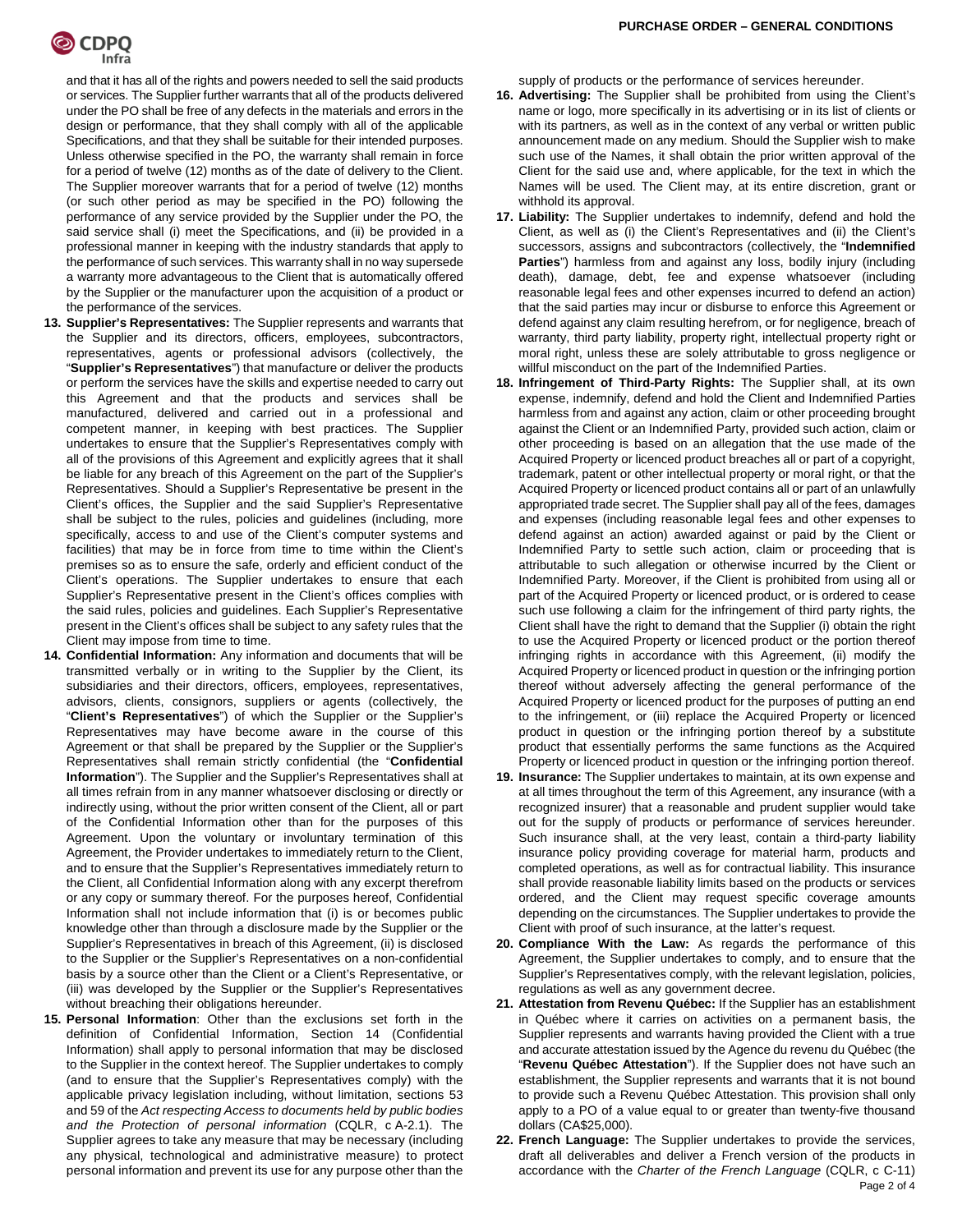

(the "**Charter**"). If the Supplier is subject to sections 135 to 154 of the Charter, the Supplier represents and warrants having obtained from the Office de la langue française (the "**OLF**") an attestation of implementation of a francization program and a francization certificate, and that its name does not appear on the *Liste des entreprises non conformes au processus de francisation* (list of companies that have failed to comply with the francization process) published on the OLF website. The Supplier undertakes to provide the Client with a copy of any relevant document to that effect on request.

- **23. No Ineligible Contractors:** The Supplier represents and warrants that neither the Supplier nor the Supplier's Representatives are ineligible contractors pursuant to the *Act respecting contracting by public bodies*  (CQLR, c C-65.1) and that their names do not appear in the *Registre des entreprises non admissibles aux contrats publics* (register of enterprises ineligible for public contracts, or RENA). The Supplier undertakes to sign any declaration to that effect at the Client's request.
- **24. Code of Ethics:** The Supplier hereby undertakes to comply (and to ensure that the Supplier's Representatives comply) with the *Code of Ethics and Professional Conduct for Suppliers of CDPQ Infra Inc. and its Subsidiaries* then in use by the Client, as it may be amended from time to time (the "**Code**"). The Client undertakes to submit a hard copy of the Code to the Supplier or the Supplier's Representatives at the latter's request, which Code shall form an integral part of this Agreement.
- **25. No Conflict of Interest:** The Supplier undertakes to avoid (and ensure that the Supplier's Representatives avoid) any situation likely to place them in an apparent, real or potential conflict of interest, whether that interest be their own or that of others, including, without limiting the generality of the foregoing, the interest of one of their resources, a subsidiary of the Supplier or persons it is linked to (as defined in the Code) against the interest of a Client (a "**Conflict of Interest**"). The Supplier shall immediately inform the Client if such a situation arises or is likely to arise, and the Client may, at its entire discretion, (i) issue instructions to the Supplier on how to remedy the said Conflict of Interest, or (ii) terminate this Agreement in accordance with Section 29(c) (Termination for Cause). The Supplier represents that neither the Supplier nor the Supplier's Representatives are in a situation of Conflict of Interest in the context of supplying the products, performing the services or entering into this Agreement. The Supplier undertakes to sign any declaration to that effect at the Client's request.
- **26. No Event:** The Supplier represents and warrants that neither the Supplier nor the Supplier's Representatives are being (and the Supplier has no reason to believe that they are being) investigated or sued for any reason whatsoever, whether for fraud, economic crime, corruption, breach of trust, forgery, system intrusion or any other offence or similar criminal act likely to affect or be directly or indirectly connected to this Agreement (an "**Event**"). The Supplier undertakes to sign any declaration of an absence of event at the Client's request.
- **27. Change in the Supplier's Representations:** The Supplier undertakes to give the Client prompt written notice of any fact that renders or is likely to render any representation or declaration given herein by the Supplier inaccurate or incomplete. In the absence of such notice, the Client may terminate this Agreement in accordance with Section 29(c) (Termination for Cause).
- **28. Discretionary Termination:** Notwithstanding any other provision in the PO, the Client may at all times terminate the Agreement or PO in whole or in part, without penalty or prejudice and for any reason whatsoever, by means of a written notice to the Supplier. The parties shall agree to a fair adjustment of the PO, it being understood that (i) the Supplier shall only be entitled to the reimbursement of reasonable expenses it incurred in the performance of the PO before the effective date of the termination, although the said reimbursement shall under no circumstances be greater than the price indicated in the PO for the portion terminated in this manner, and (ii) the Supplier's request for a fair adjustment is received by the Client within ten (10) business days from the date on which the Supplier receives the notice of termination. The Supplier shall waive any claim and have no recourse after the said period of ten (10) business days, and it shall continue to honour its obligations under the PO for the entire unterminated portion thereof. If a PO is terminated in part, no adjustment shall be made for the unterminated portion. Failure to comply with this section shall constitute a dispute within the meaning of Section 38 (Dispute and Jurisdiction) hereof. In addition to what is indicated above, the Supplier shall make no claim for damages, compensation, loss of income or other amount whatsoever directly or

indirectly attributable to or resulting from any measure taken or notice of termination given by the Client under this section.

- **29. Termination for Cause: (a)** If the Supplier ceases, omits or refuses to perform the Agreement or defaults on any one of its obligations hereunder and the Client deems that the said default may be remedied, before terminating this Agreement or PO in whole or in part, the Client shall give the Supplier notice of the said default. The Supplier shall have ten (10) business days as of the date on which such notice is received to remedy the default or convince the Client that the said default will be remedied within a timeframe that is acceptable to the Client. If the default is not remedied, the Client may give the Supplier a written notice of termination for default without penalty and without prejudice to its other rights and recourses. **(b)** On mere written notice to the Supplier, the Client may terminate this Agreement, without penalty and without prejudice to its other rights and recourses, if (i) the Supplier becomes or is about to become bankrupt or insolvent, makes an assignment for the benefit of its creditors or avails itself of any legislation relating to bankrupt or insolvent debtors, (ii) a receiver is appointed under a debt instrument, (iii) a receiving order is issued against the Supplier, (iv) an order is issued or a resolution adopted requiring the liquidation of the Supplier, or (v) the Supplier undergoes a Change of Control. For the purposes hereof, "**Change of Control**" means any change in the holder or group of holders holding more than fifty percent (50%) of the voting rights attaching to the voting shares in the share capital of the Supplier as at the date of the Agreement. **(c)** On mere written notice to the Supplier, the Client may, without penalty and without prejudice to its other rights and remedies, terminate the Agreement for cause (other than for the causes described in Sections 29(a) and 29(b) hereof), more specifically in cases of misrepresentation, failure on the part of the Supplier to comply with Section 27 (Change in the Supplier's Representations), an Event, a Conflict of Interest or serious misconduct or negligence on the part of the Supplier or a Supplier's Representative in the context of the supply of products, the performance of services or the execution of this Agreement. **(d)** If all or part of this Agreement is terminated for cause, the Supplier may not demand any further payment, but shall remain liable to the Client for reimbursing any amount paid by the Client and any damages and direct losses the Client may have incurred owing to the Supplier's default or the occurrence of the Event in respect of which notice was given, including any price increase the Client might incur to procure all or part of the product or service from another source.
- **30. Excusable Delay:** A delay in either party's performance of any obligation under this Agreement resulting from an Event that (i) constitutes a natural disaster, fortuitous event, war, severe weather or other event of superior force beyond the reasonable control of the party invoking same and that cannot be attributed to any fault on its part, (ii) adversely affects the said party's performance of its obligations, and (iii) produces effects that could not have reasonably been avoided by the said party shall, under this Agreement, constitute an "**Excusable Delay**". Unless indicated otherwise herein, the following shall not constitute events beyond the reasonable control of the party attempting to invoke an Excusable Delay: (i) that party's lack of financial resources, or (ii) any labour dispute affecting that party, including strikes and lockouts. In the event of an Excusable Delay, any delivery date affected shall be postponed by a reasonably necessary period to compensate for the effects of the Excusable Delay. That delivery date, however, shall under no circumstances be postponed for a period longer than the Excusable Delay. No adjustment shall be made to the PO's price; changing the delivery schedule shall be the sole recourse either party shall have in the event of an Excusable Delay. Notwithstanding the foregoing, if an Excusable Delay lasts for a total period of five (5) business days, the other party may terminate this Agreement or PO in whole or in part. In the event of such a termination, the parties' rights and obligations under Section 28 (Discretionary Termination) hereof shall be extinguished.
- **31. Survival:** The Supplier's obligations under Sections 6 (Specifications), 11 (Property Rights), 12 (Warranty), 13 (Supplier's Representatives), 14 (Confidential Information), 15 (Personal Information), 16 (Advertising), 17 (Liability), 18 (Infringement of Third-Party Rights), 31 (Survival), 36 (Waiver), 37 (Applicable Law), 38 (Disputes and Jurisdiction), and 39 (Injunction) as well as any other obligation the nature and context of which imply its survival shall survive the termination or expiry of this Agreement, regardless of the reason therefor.
- Page 3 of 4 **32. Independent Contractors:** The Supplier provides the services and